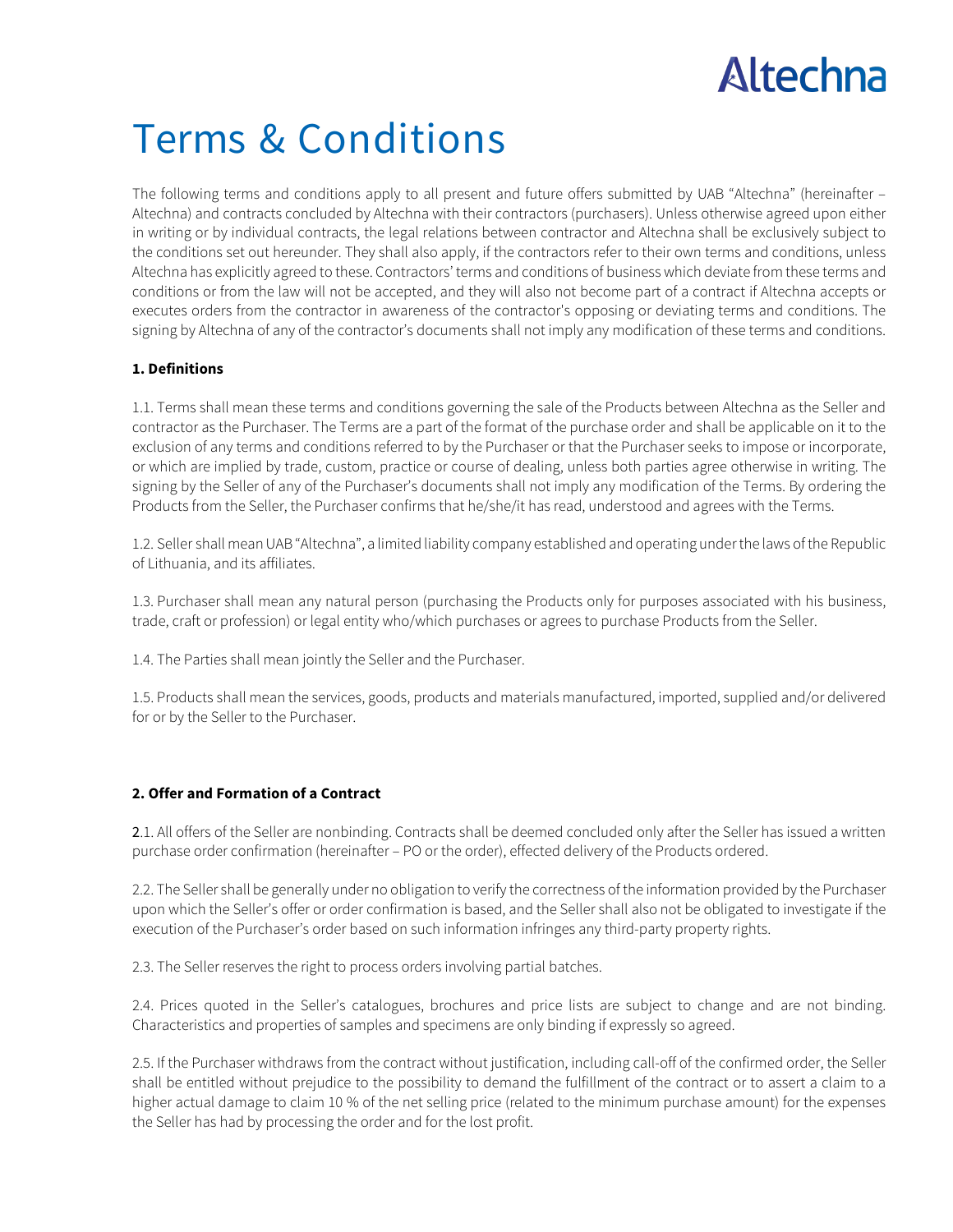#### **3. Prices**

3.1. All prices for the Products are stated ex works (Incoterms 2020) in addition to transport insurance, packaging, dispatch, and in the case of export deliveries in addition to customs charges, fees, and other official duties. All prices, unless otherwise agreed in writing, are exclusive of value added tax which will be charged in addition at the official tax rate of the Republic of Lithuania.

3.2. Quotations of the Products are valid for 30 calendar days unless agreed otherwise on the particular quotation. Quotations of the Products are not binding for the Seller until the Purchaser places an order in writing.

3.3. Despite quotations of the Products set out in paragraph 3.2 of the Terms, all orders shall be considered accepted only on a condition that the Products are invoiced at the price applicable on the date of shipment, and the Seller arranges shipment of the Products at the cost of the Purchaser.

3.4. The Purchaser undertakes to provide the Seller with accurate design characteristics and quantity of the Products ordered. The Seller shall maintain the right to modify the prices and estimated delivery date according to abovementioned information provided by the Purchaser.

#### **4. Payment, Default**

4.1. The remuneration is due without any deduction upon delivery or acceptance. The Purchaser shall enter default 14 days after delivery and invoicing, without this requiring a warning, except the Parties agree otherwise and provide payment terms in quotes and PO confirmations. Seller's receipt of the payment shall be decisive for the date of payment.

4.2. The Purchaser shall pay default interest on any unpaid invoice amount at a rate of 2 % per month which shall accrue on a daily basis.

4.3. Unless otherwise agreed in writing, all payments are to be in Euro, the official currency of the European Union. The right to furnish proof of a higher or further damage caused by default remains reserved.

4.4. The Seller shall not be obligated to perform the contract for so long as the Purchaser fails to perform his own obligations according to PO, including his obligations from other contracts with the Seller and, in particular, if the Purchaser defaults in the timely payment of invoices due.

4.5. If the Purchaser is in default of payment, the Seller is entitled to postpone delivery until the payment terms are fully met (including accrued interest); if delay is more than 14 days, the Seller is entitled to cancel the order and/or other orders received by the Purchaser and take back the Products subject to reservation of title also if the Seller has rescinded or not rescinded the contract, and to require the Purchaser to compensate damages incurred.

4.6. The Purchaser may offset counterclaims or withhold payment based on such counterclaims only if such counterclaims are uncontested in writing or non-appealable.

#### **5. Property rights**

5.1. The Seller shall retain property rights of the Products supplied until full payment of the price for the Products and all related amounts due from the Purchaser to the Seller on any other account.

5.2. Until property rights of the Products have passed to the Purchaser: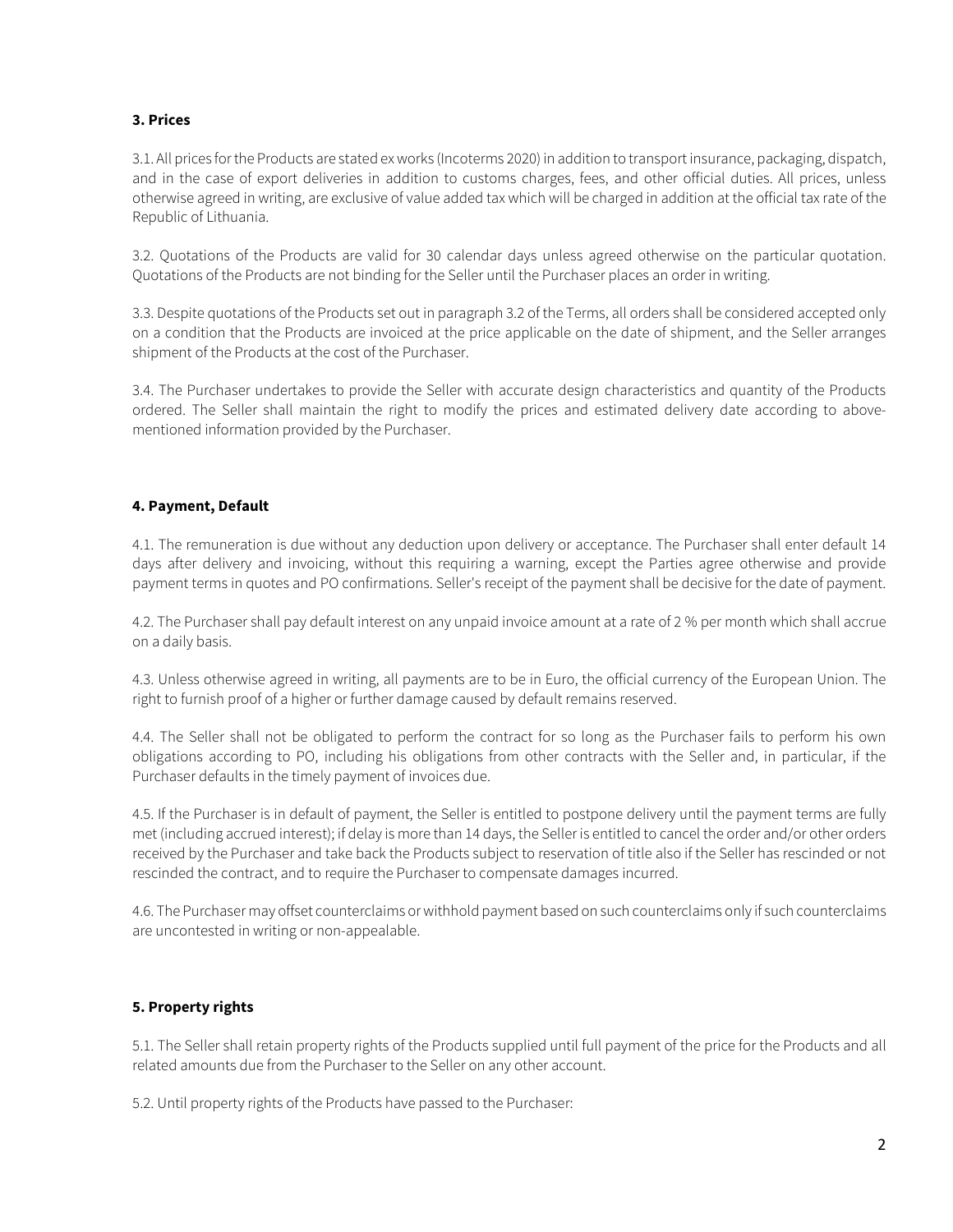5.2.1. the Seller shall be entitled to repossess any of the Products with regard to which it retains title and for such purpose the Seller and its agents or representatives shall be entitled to visit the premises in which the Products are stored and the Purchaser shall be obliged to issue the Products to the Seller;

5.2.2. the Purchaser shall store the Products carefully and ensure that they are clearly identified as the property of the Seller who shall be entitled to examine such Products in storage;

5.2.3. the Purchaser shall insure the Products for their replacement value indicating the Seller as the beneficiary.

5.3. In the case of connecting the delivered unpaid Products to another thing or processing them to make other things, the Seller becomes co-owner of said new things in relationship to the amount of the purchase price of Seller's delivered Products.

#### **6. Delivery, Risk**

6.1. The delivery period commences to run only after all issues which are essential for the performance of the contract have been clarified with the Purchaser and after the Purchaser has performed all essential acts incumbent on him which are required for the performance of the contract by the Seller. In particular, the delivery period does not commence to run until the Seller has received all information from the Purchaser which is required to effect delivery, or until the Purchaser has furnished proof that, if required, he has effected prepayment or provided a security, as agreed in the contract. If the delivery period will be interrupted by subsequent changes requested by the Purchaser, after agreement about the desired changes has been achieved, the delivery period re-commences to run.

6.2. Delivery dates indicated by the Seller are considered to be best estimates, but are not binding upon the Seller. The Seller shall have no liability to the Purchaser for any delayed delivery or non-delivery of the Products where this is caused without the Seller's fault. The parties explicitly acknowledge that late delivery does not entitle the Purchaser to cancel its order or any part of it.

6.3. The Purchaser undertakes to collect the Products on the agreed delivery date or when the Seller notifies the Purchaser that the Products are ready for dispatch (if no specific delivery date has been agreed). The Purchaser shall indemnify and hold harmless the Seller from and against all losses, demands, claims, damages, costs, expenses (including without limitation consequential losses and loss of profit, reasonable legal costs and expenses and VAT thereon) and liabilities suffered or incurred by the Seller in consequence of any delay or failure by the Purchaser in meeting its obligations regarding timely collection of the Products.

6.4. If, despite a reasonable time limit, the Products which are ready for acceptance are not fully accepted (collected) or are accepted too late, the Seller will place the Products in storage at the Purchaser's cost and risk. For such storage the Seller will charge 0,5 % of the invoice amount for each month of the delay in acceptance. After the setting and expiry of a suitable period, the Seller may withdraw from the contract and demand a lump-sum compensation instead of the performance in the amount of 20 % of the order amount. Both Parties may reserve the right to demonstrate greater or lesser damages.

6.5. The Products may be delivered by the Seller in one or more shipments, and invoiced separately. The price to be paid by the Purchaser is determined by the actually delivered quantity, whereby the agreed prices as well as these Terms, in particular the payment conditions pursuant to Section 4, apply accordingly to excess or reduced deliveries.

6.6. It is an obligation of the Purchaser to fully comply with legal regulation applicable to international or intra-EU sales and/or transfers of the Products, including but not limited to requirements and/or prohibitions regarding procedures or the purchase, transfer, use, resale of the Products. Purchasers registered in non-EU are responsible at their own expense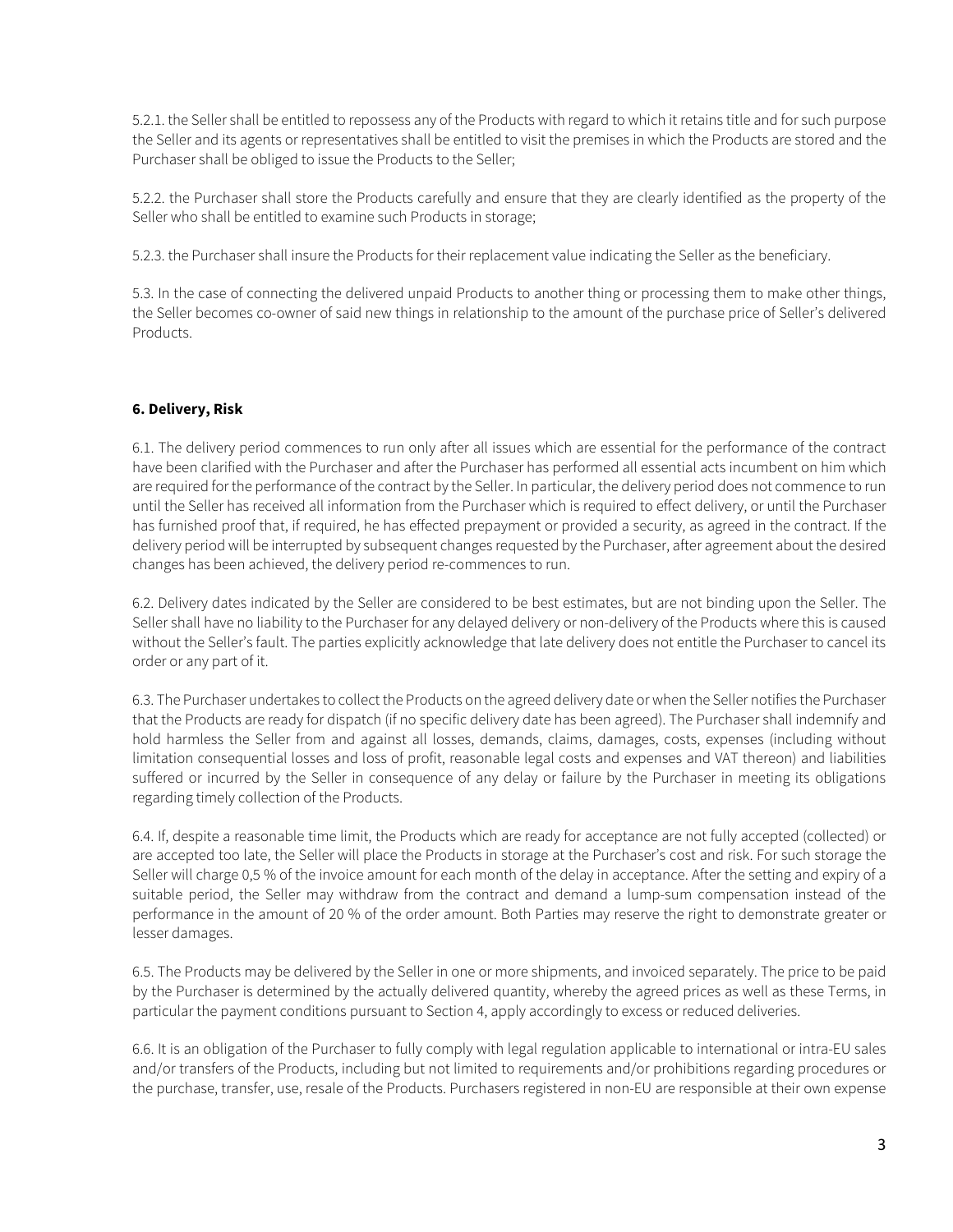for obtaining any import license or authorizations required. The Purchaser is responsible for arranging shipment by its own appointed carriers who will collect the Products from the Seller's warehouse in the EU.

6.7. The Purchaser shall be obliged to check the Product delivered for possible defects within 14 days after its acceptance. The delivery and transfer take place at the place of business of the Seller company of Altechna, and the delivered Products shall be in the Seller's regular non-returnable packages.

6.8. The risk of accidental loss or deterioration of the Products shall be passed to the Purchaser when the Products leave the company/stock at the latest. This clause shall apply regardless of whether the Products are delivered from the place of performance and irrespective of the Party who takes over the freight charges and irrespective of the Products are transferred to third party indicated by the Purchaser. In the event that the Purchaser does not accept the Products delivered, the risk of accidental loss or deterioration of said Products shall pass to the Purchaser at the time of refusal.

6.9. In all cases the Seller shall bear no liability for damage to the Products or their loss during transportation.

6.10. Provided the Seller agree to a return of properly delivered Products, the Seller shall charge a Purchaser a 7 % administrative surcharge.

#### **7. Characteristics of the Products**

7.1. Characteristics of the Products may be modified by the Seller without notice to the Purchaser if it is necessitated by technical developments in the industry, or where such modifications are made by the Seller's suppliers.

7.2. The Purchaser agrees to indemnify the Seller against all liability arising from the Seller's performance of the Purchaser's order in accordance with the characteristics of the Products provided by the Purchaser where such characteristics infringe any patent, trade mark, registered design or other intellectual property rights not owned by the Purchaser or the Seller.

7.3. The Seller reserves all copyrights and other intellectual property rights for the manufactured goods, drawings, characteristics, patterns, designs, calculations, services, samples, models and other documents that the Seller provides. They may neither be forwarded to third parties nor reproduced or used for other purposes without the Seller's written consent.

7.4. The Purchaser shall not disassemble or reverse engineerthe Products. Taking due account of the provisions stipulated in paragraph 7.3 above, the Purchaser may use the drawings and characteristics supplied by the Seller only for the purposes of incorporating the Products into the products manufactured by the Purchaser, also for the purposes of maintaining, adjusting and repairing the Products. The Purchaser is not granted any license to use, copy or otherwise reproduce drawings or characteristics of the supplied Products in order to make spare parts for the Products or have them made.

### **8. Quality**

8.1. The Seller shall not be liable in respect of any claim by the Purchaser that the delivered Products contain defects or do not conform to the contract specification unless the Purchaser notifies the Seller in writing of such claim within 14 days of the date of receipt of the Products. Moreover, the Purchaser must either: a) return the Products to the Seller, or b) keep them available for the Seller's inspection during a reasonable period after the Purchaser's written notification to the Seller.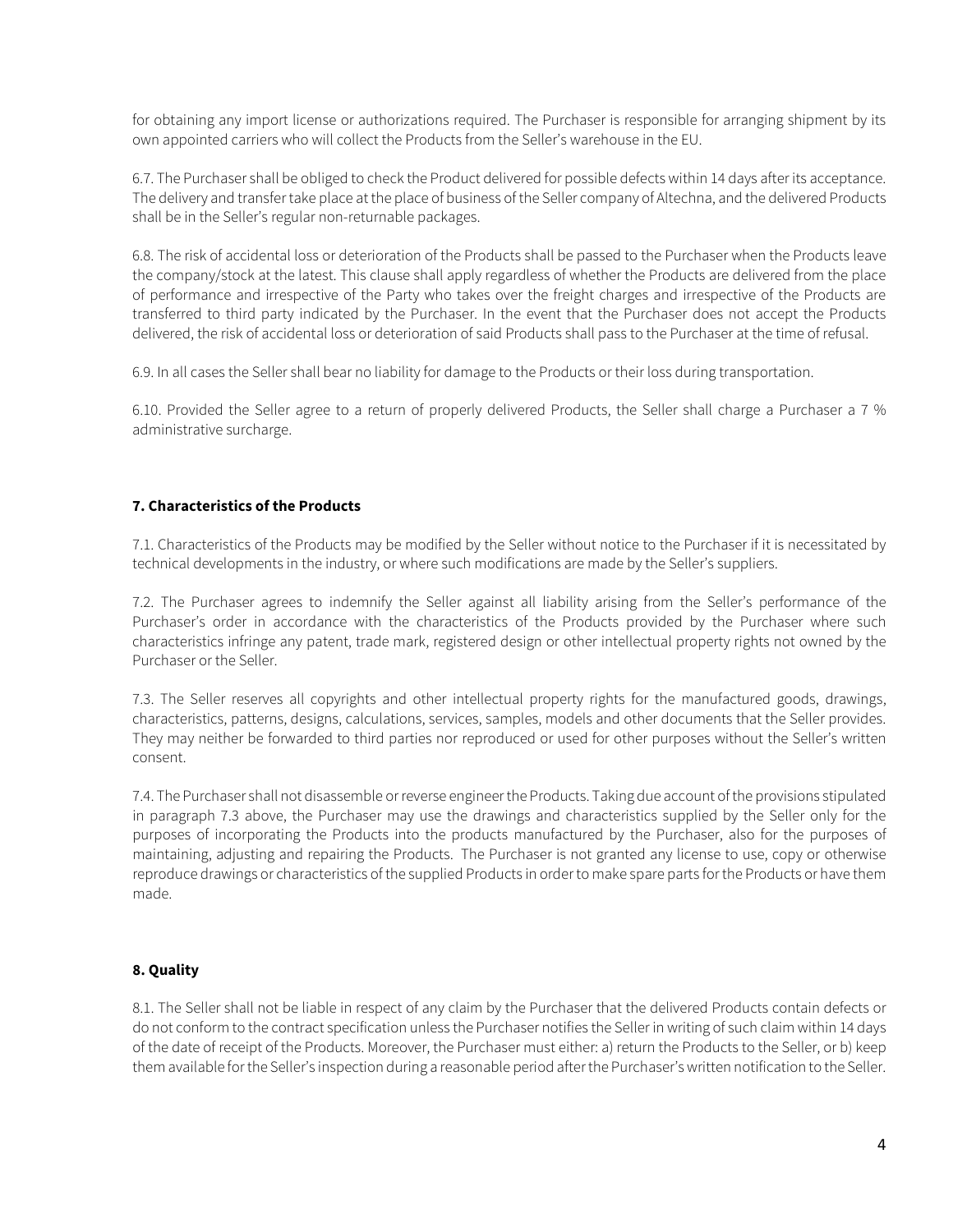#### **9. Warranty**

9.1. The Products shall be deemed free of defects if they conform to the specifications that have been expressly agreed in writing between the Parties and conform to standards of industrial quality of similar goods. Any other express or implied warranty for objective or subjective requirements shall be excluded.

9.2. The Seller warrants to refund the price, to repair or replace free of charge (at its own discretion choosing to repair or replace) any of the Products found to be defective within the warranty period as a result of faulty materials or workmanship. This warranty shall not apply in the event the Products have been modified or repaired by persons other than the Seller or its authorized technicians, and have been operated, stored or maintained in violation to the Seller's recommended conditions of use. In any case, the Customer shall bear the additional costs of defect rectification incurred due to the alteration and improper maintenance or use, faulty installation or operation of the Products. The Seller provide no guarantee for the marketability or suitability of the Products for a certain purpose of use. The Purchaser shall be solely responsible to check whether the Products are suited for the intended purpose.

9.3. The Seller shall not be liable for any special, indirect or consequential loss which may arise, including the Purchaser's loss of profit, business revenue, goodwill, or anticipated savings.

9.4. The Seller's liability to the Purchaser is limited to the total paid price of the Products received from the Purchaser, and the Purchaser agrees that this shall constitute its exclusive remedy.

9.5. If the Products have been repaired or replaced by the Seller, the warranty period will expire at the end of the warranty period relating to the Products originally supplied.

9.6. If the Purchaser brings the Products (the warranty period for which has expired) to the Seller for examination or repair, the Seller shall be entitled to invoice the Purchaser and/or the Products replaced.

#### **10. Liability**

10.1. If the Purchaser delays payment due to the Seller or breaches the contract otherwise and fails to remedy such breach within a period of 14 days from receipt of the Seller's written notice thereof, or if the Purchaser enters into an arrangement with its creditors, or goes into liquidation, or passes any resolution for winding up, or becomes bankrupt, then:

10.1.1. the Seller shall cancel any orders outstanding between the Parties by written notice to the Purchaser;

10.1.2. in the event of such cancellation the Seller shall be entitled to reclaim any Products unpaid for in accordance with the provisions of Sections 5 and 6 above;

10.1.3. the Purchaser shall remain liable to pay the Seller the full purchase price for the Products and other payments accrued under the contract, upon deduction of the following:

10.1.3.1. the disposal price received by the Seller for the Products in its possession or reclaimed from the Purchaser; and,

10.1.3.2. any part of the purchase price for the Products paid by the Purchaser to the Seller.

10.2. Insofar as the Seller is neither liable for grossly negligent nor willful conduct, however, the Seller shall only be liable for the typically occurring, foreseeable damage incurred by the Purchaser for Seller's faulty breach of contractual duties.

11. End-Use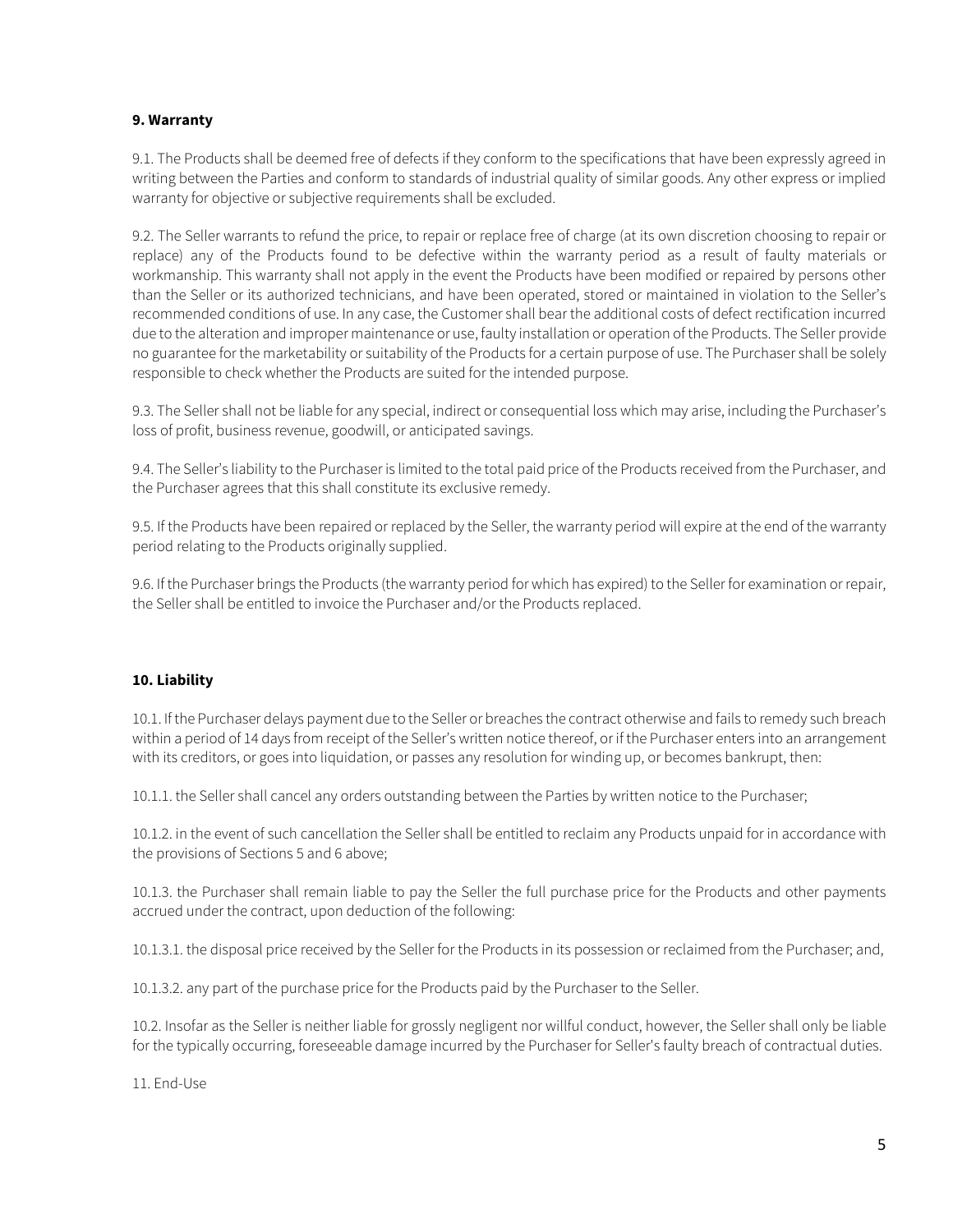11.1. The Purchaser undertakes to inform the Seller immediately with or upon the placement of the order by sending an email to the following address of the Seller [info@altechna.com](mailto:info@altechna.com) in case the Purchaser is planning or is aware or in any other way has reasonable ground to believe that the Products purchased by the Purchaser are or may be used for the following purposes: (i) in connection with the development, production, handling, operation, maintenance, storage, detection, identification or dissemination of chemical, biological or nuclear weapons or other nuclear explosive devices or the development, production, maintenance or storage of missiles capable of delivering such weapons; (ii) for a military end-use if the purchasing country or country of destination is subject to an arms embargo (for the purposes of this point, 'military end-use' means: incorporation into military items listed in the military list of member states of European Union; use of production, test or analytical equipment and components therefor, for the development, production or maintenance of military items listed in the military list of member states of European Union; or use of any unfinished products in a plant for the production of military items listed in the military list of member states of European Union; (iii) as parts or components of military items listed in the national military list that have been exported from the territory of a member states of European Union without authorisation or in violation of an authorisation prescribed by the national legislation of that member states of European Union (or otherwise as specified in consolidated and in force version of the Part 1 Article 4 of the Regulation (EU) 2021/821 of the European Parliament and of the Council of 20 May 2021 setting up a Union regime for the control of exports, brokering, technical assistance, transit and transfer of dual-use items). Otherwise, it is considered that the Purchaser certifies that the Products will not be in any way used for the above mentioned purposes. The Purchaser agrees that upon receipt of such notification the Seller has the right at its own discretion to decide on continuity of the order i.e. to proceed with the order or to postpone delivery or cancel the order, and it will not be considered as a breach of the Terms.

#### **12. Force Majeure**

12.1. Acts of God, labor disputes, governmental acts, riots, accidents, war, fire, breakdown of plant or machinery or shortage or unavailability of raw materials from a natural source of supply and similar circumstances beyond the control of the Seller (force majeure) release the Seller from its obligation to perform a contract for so long as and to the extent that the effects of such force majeure circumstances persist. This applies also if such force majeure circumstances occur to sub-suppliers of the Seller or if they occur at a point in time at which the Seller has already been in default. The Seller will inform the Purchaser of the commencement and of the end of such hindrances to the delivery of the Products without delay. If the delay persists for such time as the Seller considers unreasonable, it may, without liability on its part, terminate the contract.

#### **13. Confidentiality**

13.1. The Purchaser shall be bound to keep any information or knowledge which it may obtain in connection with submission of an offer or bid or with placing of an order to the Seller as confidential as a business secret and not to disclose such information or knowledge to third parties, unless the Purchaser proves to the Seller that this information was already known to the Purchaser at the time when the offer or bid was submitted or subsequently made available to the latter by an authorized third party not bound by secrecy, or that the information in question had been or subsequently was made available to the general public through no fault of the Purchaser and without giving rise to any kind of responsibility for it on the part of the latter.

13.2. The production for third parties, the display of products specifically made by the Seller - particularly such products based on Seller's drawings or specifications - publications on the subject of deliveries as well as any mentioning of an order confirmed by the Seller vis-á-vis third parties shall require the prior written consent of the Seller.